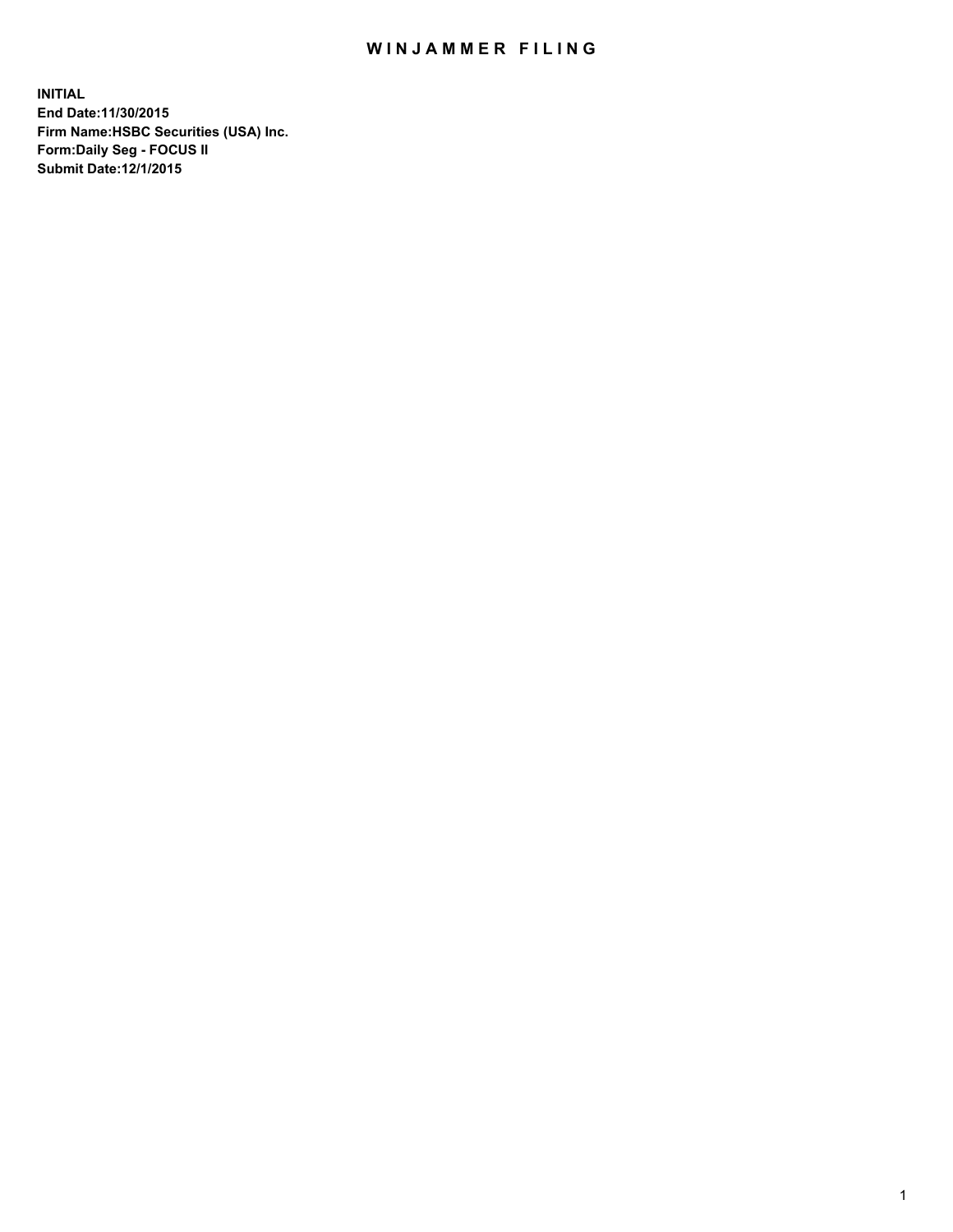## **INITIAL End Date:11/30/2015 Firm Name:HSBC Securities (USA) Inc. Form:Daily Seg - FOCUS II Submit Date:12/1/2015 Daily Segregation - Cover Page**

| Name of Company<br><b>Contact Name</b><br><b>Contact Phone Number</b><br><b>Contact Email Address</b>                                                                                                                                                                                                                         | <b>HSBC Securities (USA) Inc.</b><br>Steven richardson<br>212-525-6445<br>steven.richardson@us.hsbc.com |
|-------------------------------------------------------------------------------------------------------------------------------------------------------------------------------------------------------------------------------------------------------------------------------------------------------------------------------|---------------------------------------------------------------------------------------------------------|
| FCM's Customer Segregated Funds Residual Interest Target (choose one):<br>a. Minimum dollar amount: ; or<br>b. Minimum percentage of customer segregated funds required: % ; or<br>c. Dollar amount range between: and; or<br>d. Percentage range of customer segregated funds required between:% and%.                       | 110,000,000<br><u>0</u><br>0 <sub>0</sub><br>0 <sub>0</sub>                                             |
| FCM's Customer Secured Amount Funds Residual Interest Target (choose one):<br>a. Minimum dollar amount: ; or<br>b. Minimum percentage of customer secured funds required:%; or<br>c. Dollar amount range between: and; or<br>d. Percentage range of customer secured funds required between:% and%.                           | 10,000,000<br><u>0</u><br>0 <sub>0</sub><br>0 <sub>0</sub>                                              |
| FCM's Cleared Swaps Customer Collateral Residual Interest Target (choose one):<br>a. Minimum dollar amount: ; or<br>b. Minimum percentage of cleared swaps customer collateral required:%; or<br>c. Dollar amount range between: and; or<br>d. Percentage range of cleared swaps customer collateral required between:% and%. | 90,000,000<br><u>0</u><br>0 <sub>0</sub><br>0 <sub>0</sub>                                              |

Attach supporting documents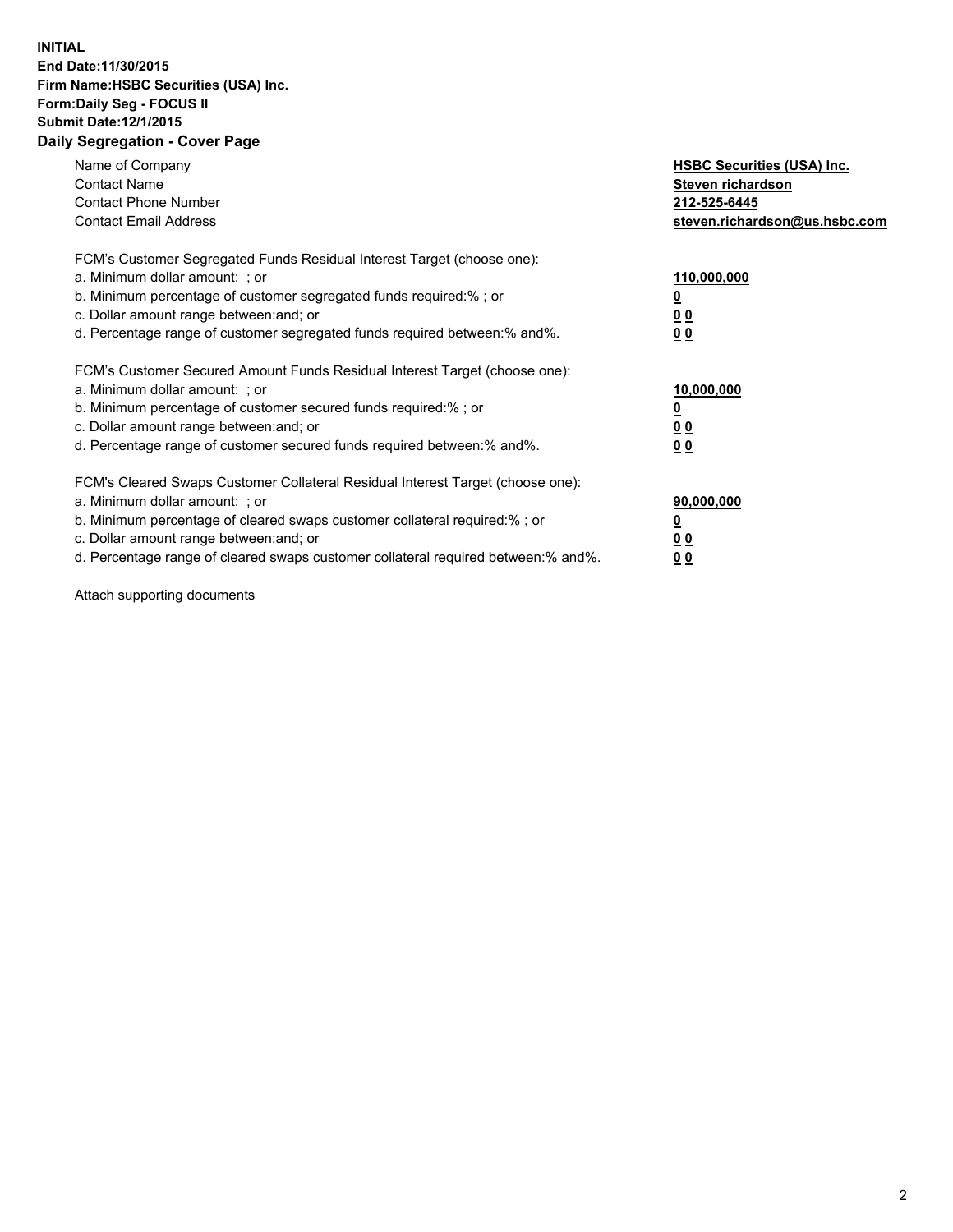**INITIAL End Date:11/30/2015 Firm Name:HSBC Securities (USA) Inc. Form:Daily Seg - FOCUS II Submit Date:12/1/2015 Daily Segregation - Secured Amounts**

## Foreign Futures and Foreign Options Secured Amounts Amount required to be set aside pursuant to law, rule or regulation of a foreign government or a rule of a self-regulatory organization authorized thereunder

|         |  | Net ledger balance - Foreign Futures and Foreign Option Trading - All Customers |       |
|---------|--|---------------------------------------------------------------------------------|-------|
| A. Cash |  |                                                                                 | 64,67 |

- B. Securities (at market) **145,381,443** [7317]
- 2. Net unrealized profit (loss) in open futures contracts traded on a foreign board of trade **-36,712,521** [7325]
- 3. Exchange traded options
	- a. Market value of open option contracts purchased on a foreign board of trade **0** [7335]
	- b. Market value of open contracts granted (sold) on a foreign board of trade **0** [7337]
- 4. Net equity (deficit) (add lines 1. 2. and 3.) **173,343,830** [7345]
- 5. Account liquidating to a deficit and account with a debit balances gross amount **18,043,159** [7351] Less: amount offset by customer owned securities **-18,043,159** [7352] **0** [7354]
- 6. Amount required to be set aside as the secured amount Net Liquidating Equity Method (add lines 4 and 5)
- 7. Greater of amount required to be set aside pursuant to foreign jurisdiction (above) or line 6.

## FUNDS DEPOSITED IN SEPARATE REGULATION 30.7 ACCOUNTS

- 1. Cash in banks
	- A. Banks located in the United States **13,972,367** [7500]
	- B. Other banks qualified under Regulation 30.7 **0** [7520] **13,972,367** [7530]
- 2. Securities
	- A. In safekeeping with banks located in the United States **97,059,723** [7540]
	- B. In safekeeping with other banks qualified under Regulation 30.7 **0** [7560] **97,059,723** [7570]
- 3. Equities with registered futures commission merchants
	-
	-
	- C. Unrealized gain (loss) on open futures contracts **0** [7600]
	- D. Value of long option contracts **0** [7610]
	- E. Value of short option contracts **0** [7615] **0** [7620]
- 4. Amounts held by clearing organizations of foreign boards of trade
	-
	-
	- C. Amount due to (from) clearing organization daily variation **0** [7660]
	- D. Value of long option contracts **0** [7670]
	- E. Value of short option contracts **0** [7675] **0** [7680]
- 5. Amounts held by members of foreign boards of trade
	-
	-
	- C. Unrealized gain (loss) on open futures contracts **-36,712,521** [7720]
	- D. Value of long option contracts **0** [7730]
	- E. Value of short option contracts **0** [7735] **121,589,773** [7740]
- 6. Amounts with other depositories designated by a foreign board of trade **0** [7760]
- 7. Segregated funds on hand **0** [7765]
- 8. Total funds in separate section 30.7 accounts **232,621,863** [7770]
- 9. Excess (deficiency) Set Aside for Secured Amount (subtract line 7 Secured Statement Page 1 from Line 8)
- 10. Management Target Amount for Excess funds in separate section 30.7 accounts **10,000,000** [7780]
- 11. Excess (deficiency) funds in separate 30.7 accounts over (under) Management Target **49,278,033** [7785]
- **0** [7305]
- 64,674,908<sup>[7315]</sup>
- **173,343,830** [7355]
- **173,343,830** [7360]
- 
- 
- A. Cash **0** [7580] B. Securities **0** [7590]
- A. Cash **0** [7640] B. Securities **0** [7650]
	-
- A. Cash **109,980,573** [7700] B. Securities **48,321,721** [7710] **59,278,033** [7380]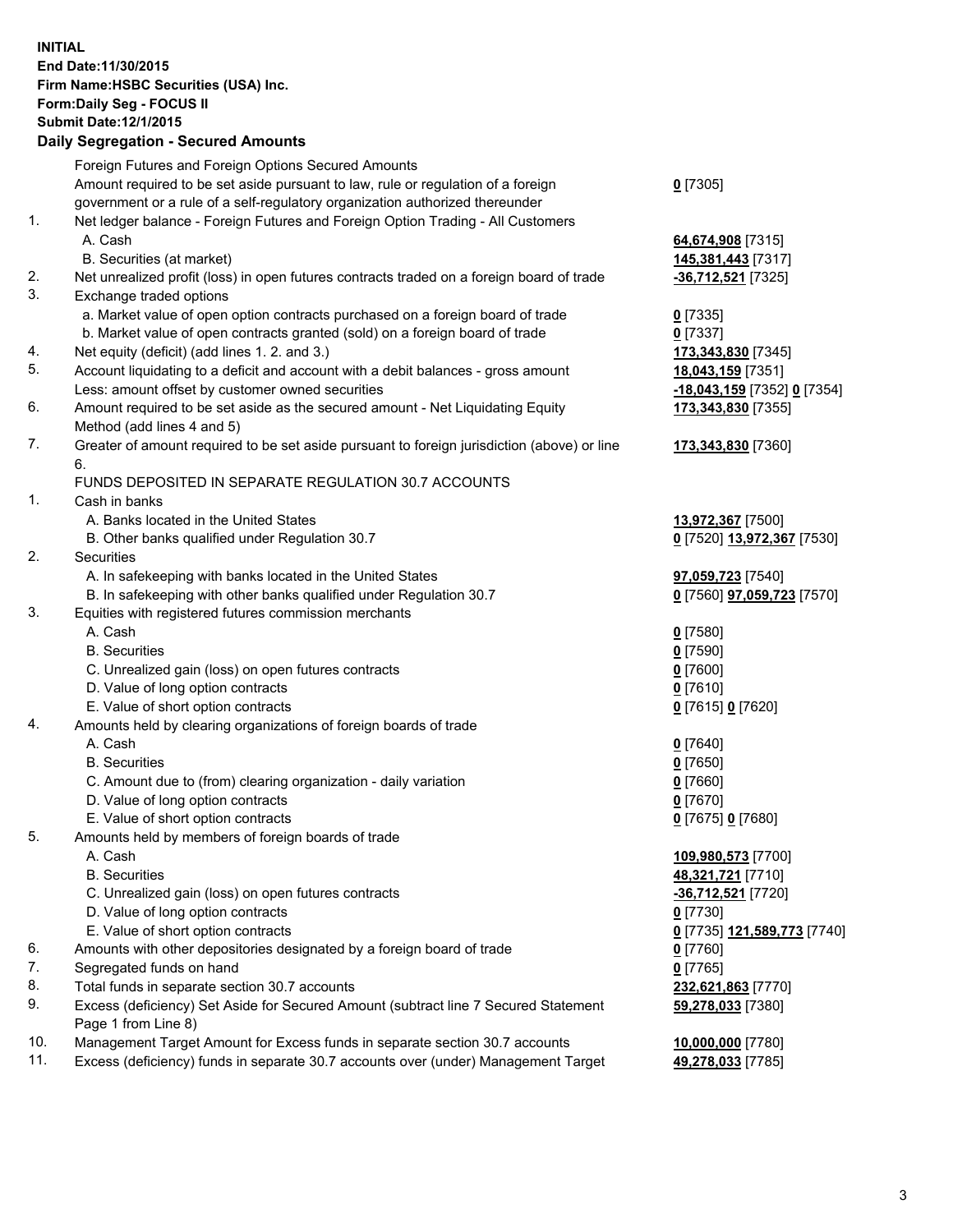| <b>INITIAL</b> | End Date:11/30/2015<br>Firm Name: HSBC Securities (USA) Inc.<br><b>Form:Daily Seg - FOCUS II</b><br><b>Submit Date: 12/1/2015</b><br>Daily Segregation - Segregation Statement |                            |
|----------------|--------------------------------------------------------------------------------------------------------------------------------------------------------------------------------|----------------------------|
|                | SEGREGATION REQUIREMENTS(Section 4d(2) of the CEAct)                                                                                                                           |                            |
| 1.             | Net ledger balance                                                                                                                                                             |                            |
|                | A. Cash                                                                                                                                                                        | -269,397,769 [7010]        |
|                | B. Securities (at market)                                                                                                                                                      | 1,040,106,796 [7020]       |
| 2.             | Net unrealized profit (loss) in open futures contracts traded on a contract market                                                                                             | 528,229,019 [7030]         |
| 3.             | Exchange traded options                                                                                                                                                        |                            |
|                | A. Add market value of open option contracts purchased on a contract market                                                                                                    | 150,777,601 [7032]         |
|                | B. Deduct market value of open option contracts granted (sold) on a contract market                                                                                            | $-62,669,139$ [7033]       |
| 4.             | Net equity (deficit) (add lines 1, 2 and 3)                                                                                                                                    | 1,387,046,508 [7040]       |
| 5.             | Accounts liquidating to a deficit and accounts with                                                                                                                            |                            |
|                | debit balances - gross amount                                                                                                                                                  | 1,480,158 [7045]           |
|                | Less: amount offset by customer securities                                                                                                                                     | -1,480,157 [7047] 1 [7050] |
| 6.             | Amount required to be segregated (add lines 4 and 5)                                                                                                                           | 1,387,046,509 [7060]       |
|                | FUNDS IN SEGREGATED ACCOUNTS                                                                                                                                                   |                            |
| 7.             | Deposited in segregated funds bank accounts                                                                                                                                    |                            |
|                | A. Cash                                                                                                                                                                        | 89,840,492 [7070]          |
|                | B. Securities representing investments of customers' funds (at market)                                                                                                         | $0$ [7080]                 |
|                | C. Securities held for particular customers or option customers in lieu of cash (at<br>market)                                                                                 | 269,945,113 [7090]         |
| 8.             | Margins on deposit with derivatives clearing organizations of contract markets                                                                                                 |                            |
|                | A. Cash                                                                                                                                                                        | 26,909,052 [7100]          |
|                | B. Securities representing investments of customers' funds (at market)                                                                                                         | 149,430,000 [7110]         |
|                | C. Securities held for particular customers or option customers in lieu of cash (at<br>market)                                                                                 | 770,161,683 [7120]         |
| 9.             | Net settlement from (to) derivatives clearing organizations of contract markets                                                                                                | 2,729,833 [7130]           |
| 10.            | Exchange traded options                                                                                                                                                        |                            |
|                | A. Value of open long option contracts                                                                                                                                         | 150,777,601 [7132]         |
|                | B. Value of open short option contracts                                                                                                                                        | -62,669,139 [7133]         |
| 11.            | Net equities with other FCMs                                                                                                                                                   |                            |
|                | A. Net liquidating equity                                                                                                                                                      | 105,419,458 [7140]         |
|                | B. Securities representing investments of customers' funds (at market)                                                                                                         | $0$ [7160]                 |
|                | C. Securities held for particular customers or option customers in lieu of cash (at                                                                                            | $0$ [7170]                 |
|                | market)                                                                                                                                                                        |                            |
| 12.            | Segregated funds on hand                                                                                                                                                       | $0$ [7150]                 |
| 13.            | Total amount in segregation (add lines 7 through 12)                                                                                                                           | 1,502,544,093 [7180]       |
| 14.            | Excess (deficiency) funds in segregation (subtract line 6 from line 13)                                                                                                        | 115,497,584 [7190]         |
| 15.            | Management Target Amount for Excess funds in segregation                                                                                                                       | 110,000,000 [7194]         |

16. Excess (deficiency) funds in segregation over (under) Management Target Amount Excess

**5,497,584** [7198]